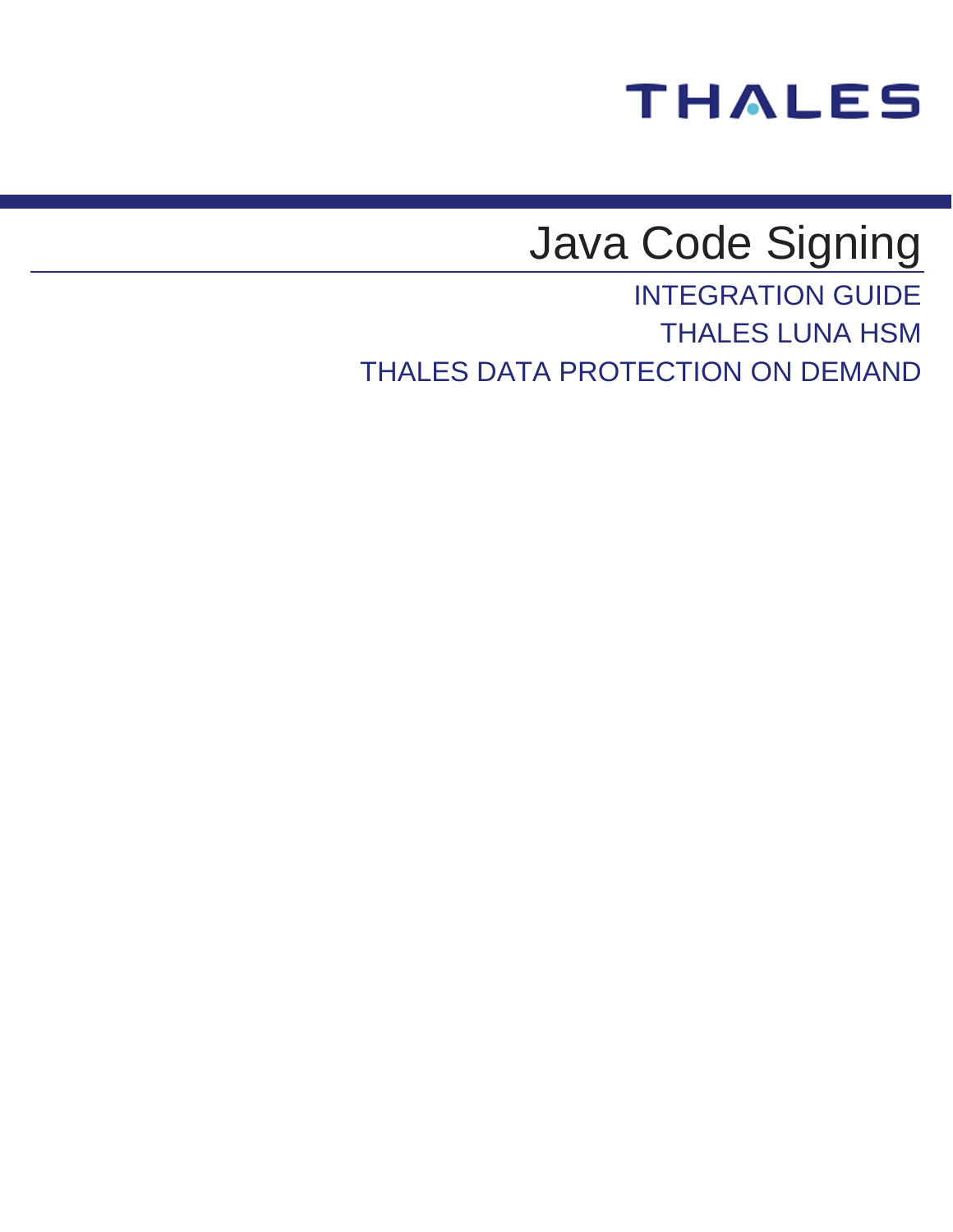## **Document Information**

| <b>Document Part Number</b> | 007-000083-001 |
|-----------------------------|----------------|
| <b>Revision</b>             | C              |
| <b>Release Date</b>         | 5 October 2020 |

## **Trademarks, Copyrights, and Third-Party Software**

Copyright © 2020 Thales Group. All rights reserved. Thales and the Thales logo are trademarks and service marks of Thales Group and/or its subsidiaries and are registered in certain countries. All other trademarks and service marks, whether registered or not in specific countries, are the property of their respective owners.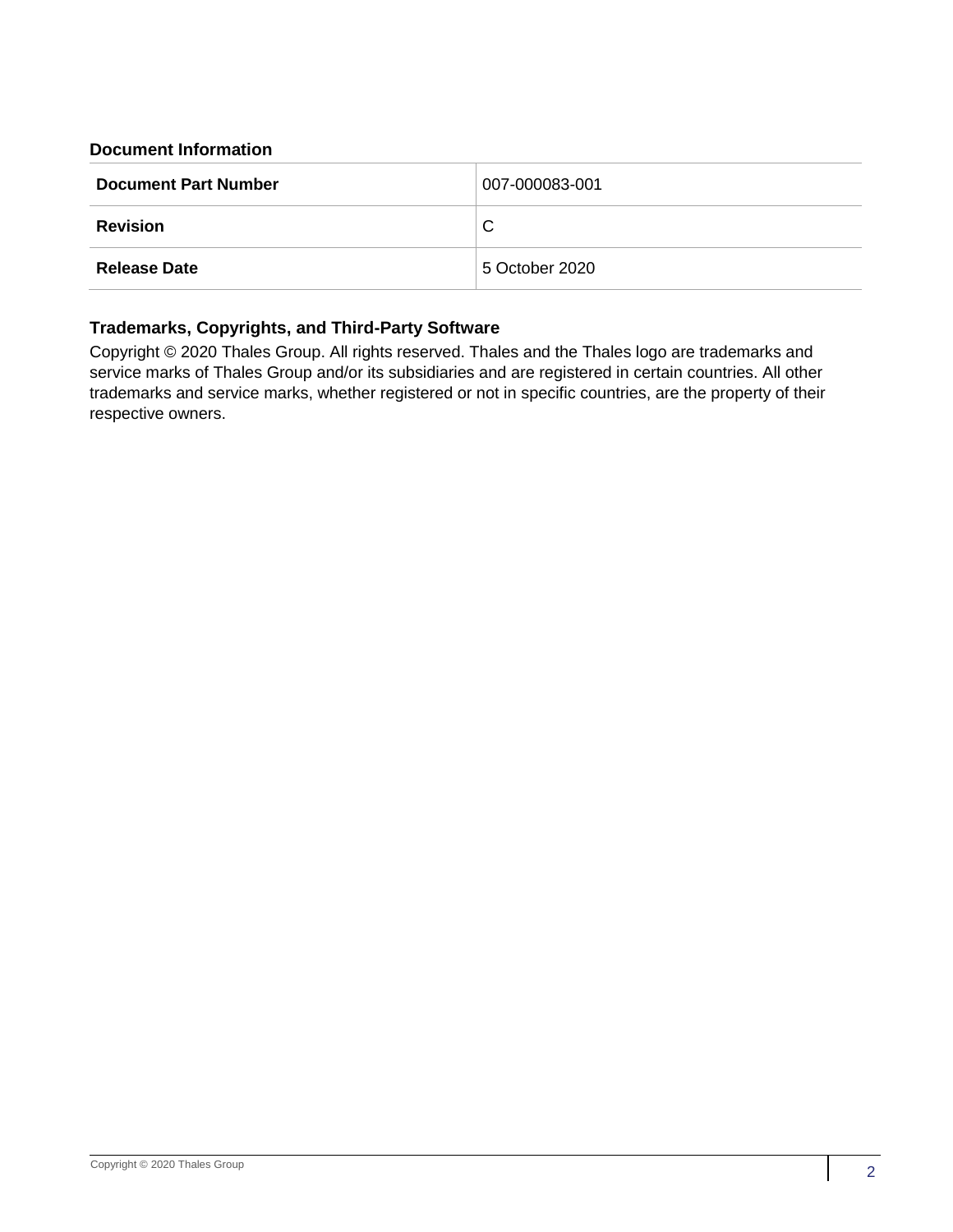# **CONTENTS**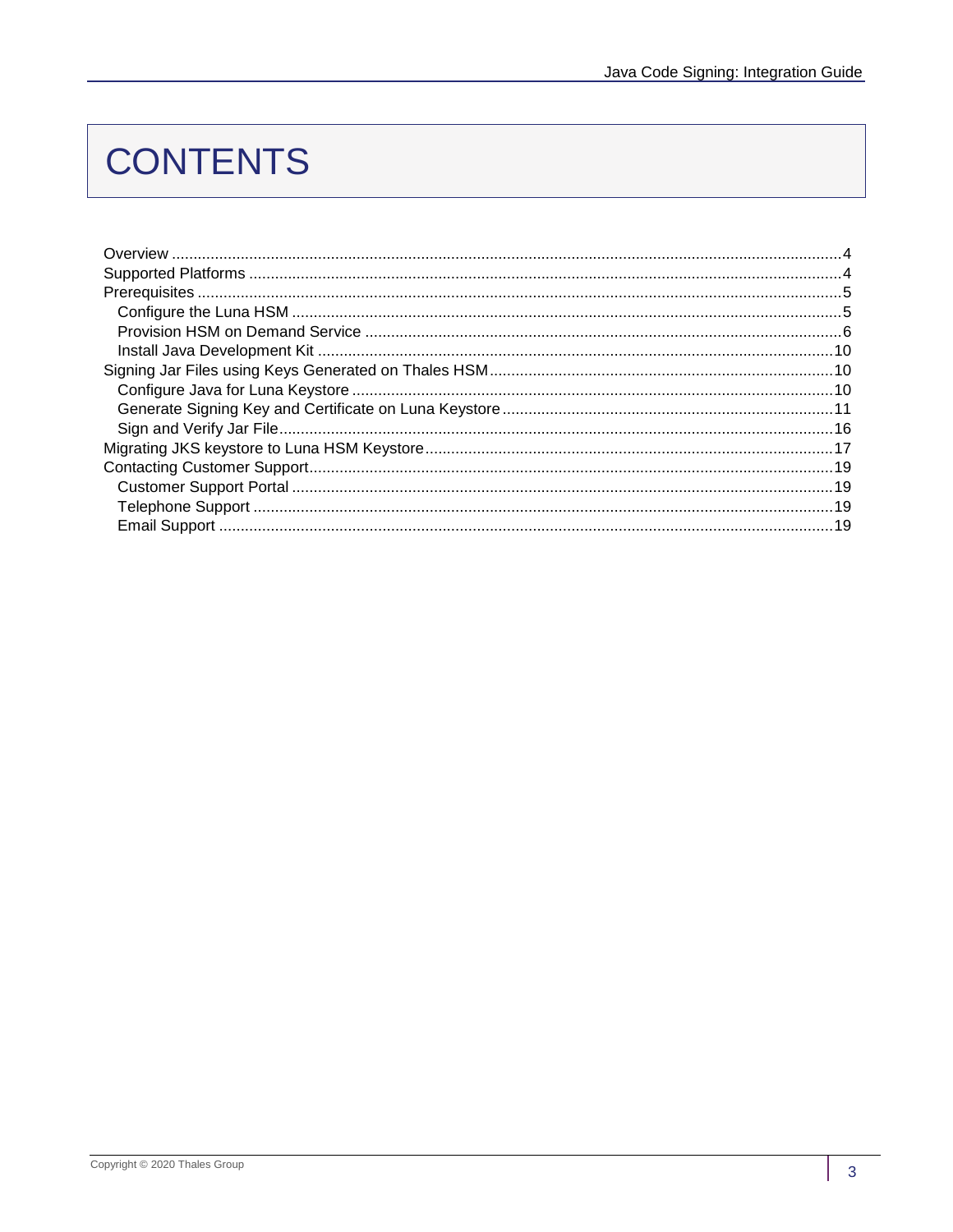# <span id="page-3-0"></span>**Overview**

You can use Java Code Signing to sign Java applications for desktops, digitally sign .jar files, and enable Netscape Object Signing recognized by Java Runtime Environment (JRE). In Java, the process for setting up the Code Signing Certificate consists of creating a keystore and a Certificate Signing Request (CSR) and then, installing the code signing certificate on the keystore from where the CSR was generated. The Java platform enables one to digitally sign .jar files. The signer signs the .jar file using a private key. The corresponding public key is placed in the .jar file together with its certificate, so that it is available for use by anyone who wants to verify the signature. When the .jar file is signed, the user can timestamp the signature.

This guide demonstrates how to complete Java Code Signing using a signing key generated on a Luna HSM or an HSM on Demand service. Using a Luna HSM or an HSM on Demand service to generate the RSA keys for Java code signing provides the following benefits:

- Secure generation, storage, and protection of the signing private keys on FIPS 140-2 level 3 validated hardware.
- Full life cycle management of the keys.
- Access to the HSM audit trail\*.
- > Significant performance improvements by off-loading cryptographic operations from signing servers. \*HSMoD services do not have access to the secure audit trail

# <span id="page-3-1"></span>Supported Platforms

**Thales Luna HSM:** Thales Luna HSM appliances are purposefully designed to provide a balance of security, high performance, and usability that makes them an ideal choice for enterprise, financial, and government organizations. Thales Luna HSMs physically and logically secure cryptographic keys and accelerate cryptographic processing. The Luna HSM on premise offerings include the Luna Network HSM, PCIe HSM, and Luna USB HSMs. The following platforms are supported:

- Windows
- > Linux

**Thales DPoD:** Thales Data Protection on Demand (DPoD) is a cloud-based platform that provides ondemand HSM and Key Management services through a simple graphical user interface. With DPoD, security is simple, cost effective and easy to manage because there is no hardware to buy, deploy, and maintain. As an Application Owner, you click and deploy services, generate usage reports, and maintain just the services you need. The following platforms are supported:

- Windows
- Linux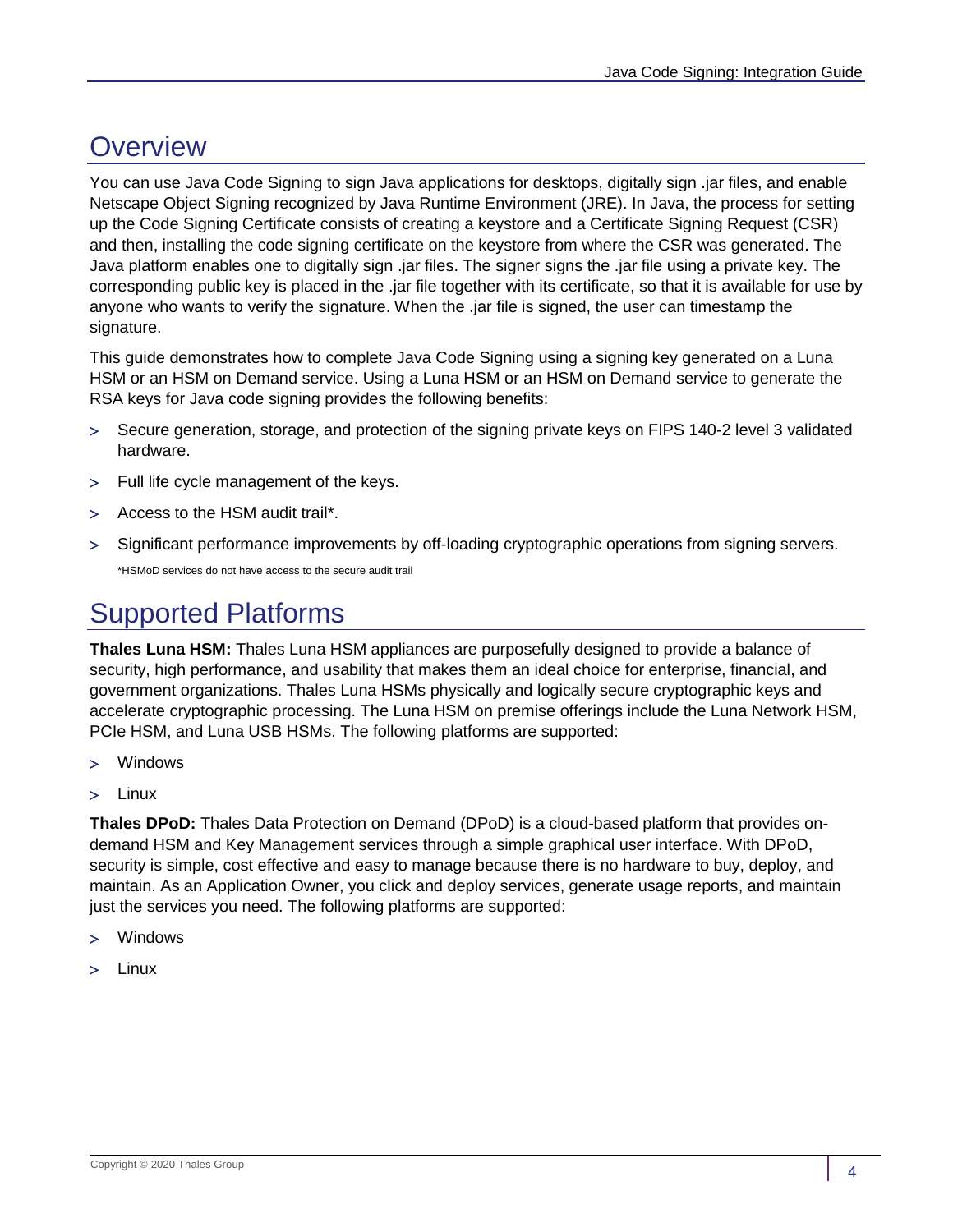## <span id="page-4-0"></span>**Prerequisites**

Complete the following tasks before you begin the installation:

## <span id="page-4-1"></span>Configure the Luna HSM

Set up and configure the Luna HSM device for your system. Refer to the *Thales Luna HSM Product Documentation* for help.

- **1.** Ensure the HSM is setup, initialized, provisioned, and ready for deployment.
- **2.** Create a partition on the HSM for use by Java Code Signing.
- **3.** If you are using a Thales Luna Network HSM, register a client for the system and assign the client to a partition to create an NTLS connection.
- **4.** Initialize the Crypto Officer and Crypto User roles for the initialized partition.
- **5.** Verify that the partition is successfully registered and configured. The command to see the registered partition is:

```
lunacm.exe (64-bit) v10.2.0-111. Copyright (c) 2020 SafeNet. All rights
reserved.
Available HSMs:
Slot Id \rightarrow 0
Label -> JCS
Serial Number -> 1280780175877
Model -> LunaSA 7.3.0
Firmware Version -> 7.3.0
Configuration -> Luna User Partition With SO (PW) Key Export With
Cloning Mode
Slot Description -> Net Token Slot
FM HW Status -> FM Ready
Current Slot Id: 0
```
**NOTE:** Refer to the *Thales Luna Network HSM Product Documentation* for detailed steps for creating NTLS connection, initializing the partition, and initializing the user roles.

## **Controlling User Access to the HSM**

**NOTE:** This section is applicable only for Linux users.

By default, only the root user has access to the HSM. You can specify a set of non-root users that are permitted to access the HSM by adding them to the **hsmusers** group. The client software installation automatically creates the **hsmusers** group. The **hsmusers** group is retained when you uninstall the client software, allowing you to upgrade the software while retaining your **hsmusers** group configuration.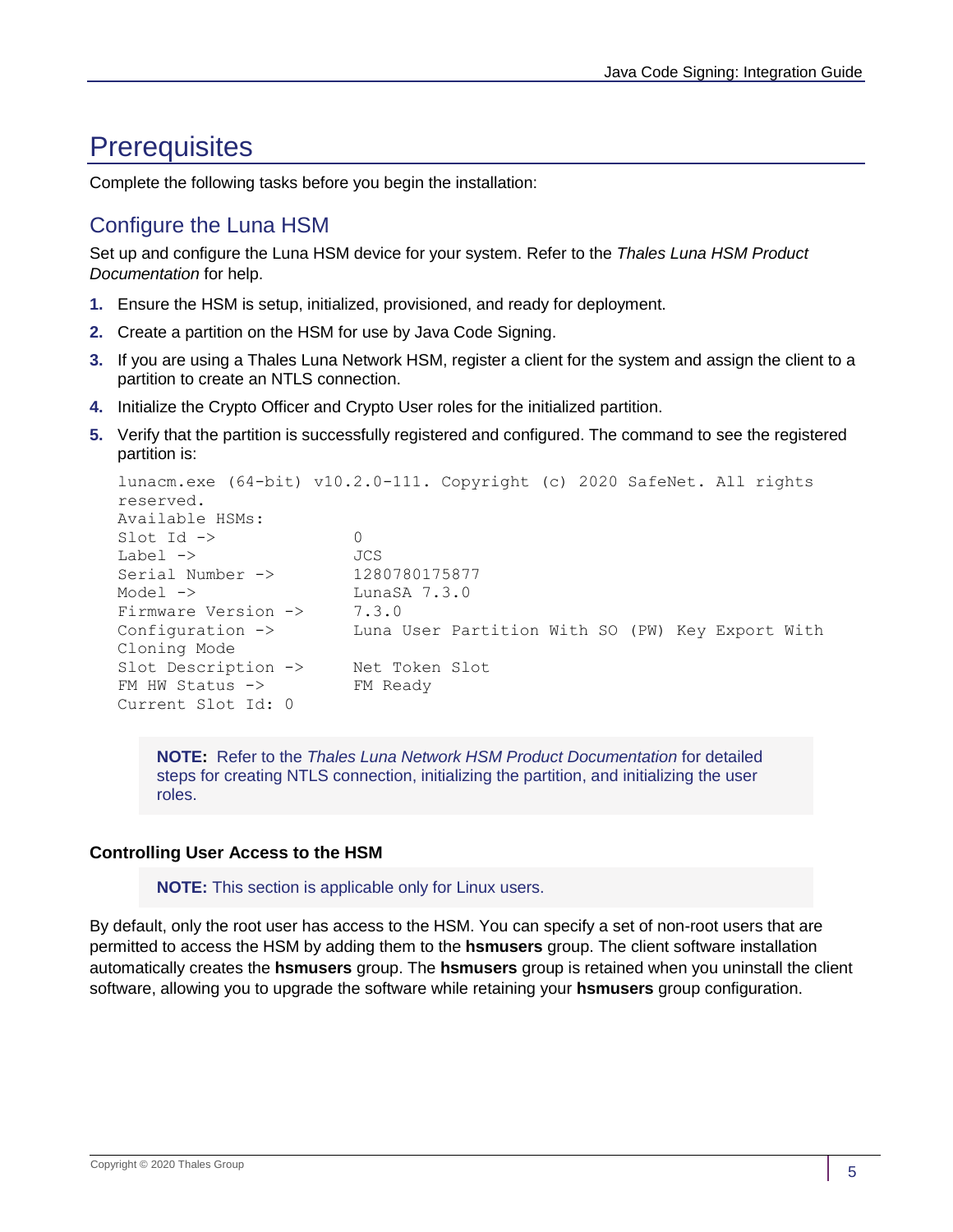## **Adding a user to hsmusers group**

To allow non-root users or applications access to the HSM, assign the users to the **hsmusers** group. The users you assign to the **hsmusers** group must exist on the client workstation.

- **1.** Ensure that you have **sudo** privileges on the client workstation.
- **2.** Add a user to the hsmusers group.
	- # sudo gpasswd --add <username> hsmusers

Where  $\langle$ username> is the name of the user you want to add to the hsmusers group.

## **Removing a user from hsmusers group**

- **1.** Ensure that you have sudo privileges on the client workstation.
- **2.** Remove a user from the hsmusers group.
	- # sudo gpasswd -d <username> hsmusers

Where <username> is the name of the user you want to remove from the **hsmusers** group. You must log in again to see the change.

**NOTE:** The user you delete will continue to have access to the HSM until you reboot the client workstation.

## **Setting up Thales Luna HSM High-Availability (HA)**

Refer to the *Thales Luna Network HSM Product Documentation* for HA steps and details regarding configuring and setting up two or more HSM appliances on Windows and UNIX systems. You must enable the HAOnly setting in HA for failover to work so that if primary stop functioning for some reason, all calls automatically routed to secondary till primary starts functioning again.

## <span id="page-5-0"></span>Provision HSM on Demand Service

This service enables your client machine to access an HSM application partition for storing cryptographic objects used by your applications. Application partitions can be assigned to a single client, or multiple clients can be assigned to, and share, a single application partition. You need to provision your application partition by initializing the following roles:

- **Security Officer (SO)** Responsible for setting the partition policies and for creating the Crypto Officer.
- **Crypto Officer (CO)** Responsible for creating, modifying, and deleting crypto objects within the partition. The CO can use the crypto objects and create an optional, limited-capability role called Crypto User that can use the crypto objects but cannot modify them.
- **Crypto User (CU)**  An optional role that can use crypto objects while performing cryptographic operations.

**NOTE:** Refer the "Thales Data Protection on Demand Application Owner Quick Start Guide" for configuring the HSM on Demand service and creating a service client.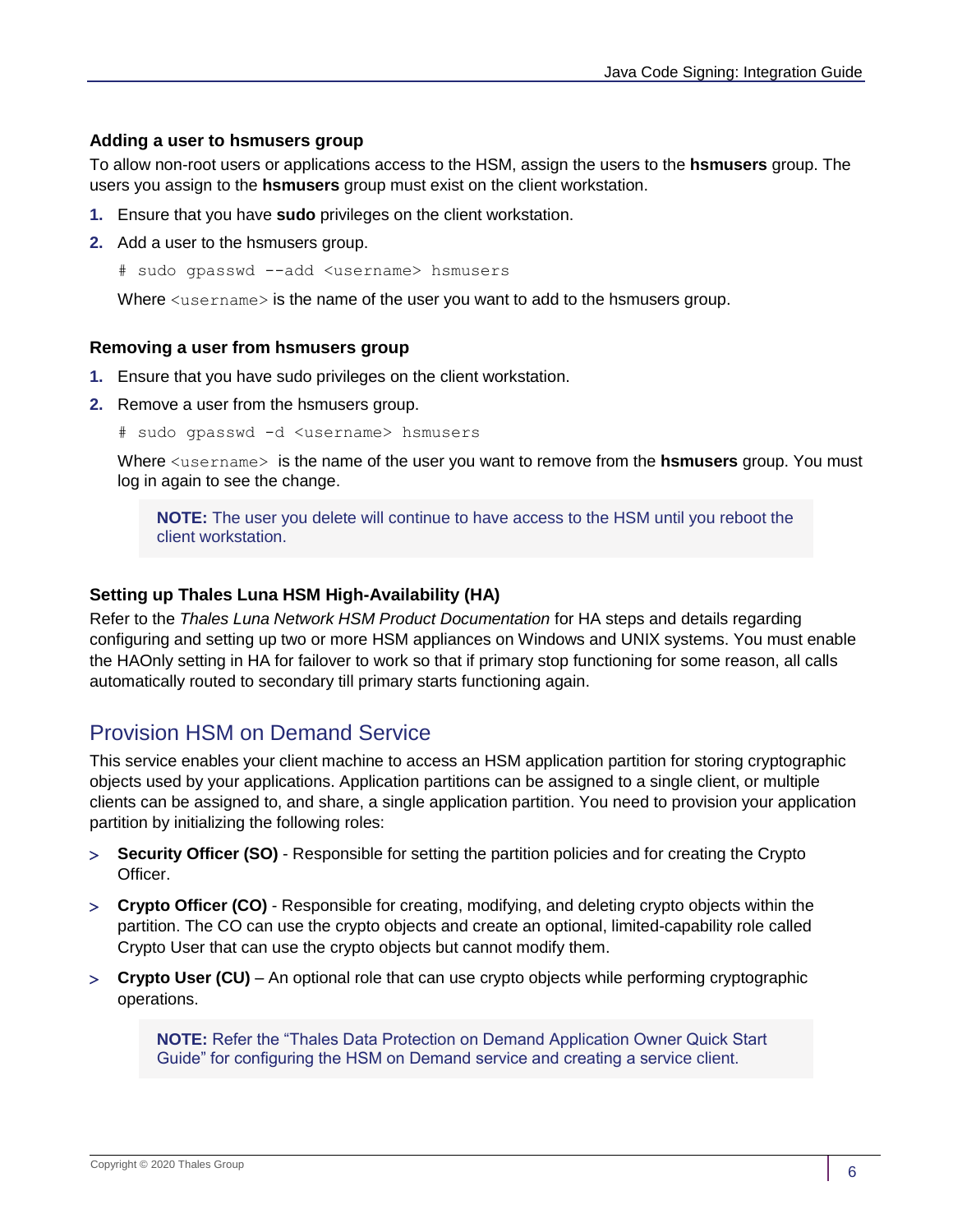The HSM service client package is a zip file containing system information needed to connect your client machine to an existing HSM on Demand service.

## **To Configure DPoD HSM on Demand service with/without Luna Client**

HSM on Demand Service can be configured in the following scenarios:

- **User wants to use DPoD Client to access service partition:** Execute steps 1, 2, 3, 4 and 10 below.
- **User wants to use Luna Client to access the service partition:** Execute steps 1-10 below.
- **User wants to use existing Luna Client to access the service partition in Hybrid mode with Luna Partition:** Execute steps 1-10 below.

**NOTE:** Last two scenarios are supported for Universal Client only, from Luna Client v10.1.0 onwards.

To configure DPoD HSM on Demand service:

- **1.** Transfer the downloaded .zip file to your Client workstation using [pscp,](https://thalesdocs.com/gphsm/luna/10.2/docs/network/Content/Utilities/pscp.htm) scp, or other secure means.
- **2.** Extract the .zip file into a directory on your client workstation.
- **3.** Extract or untar the appropriate client package for your operating system. Do not extract to a new subdirectory; place the files in the DPoD client install directory.

[Windows]

```
cvclient-min.zip
[Linux]
cvclient-min.tar
# tar -xvf cvclient-min.tar
```
**4.** Run the provided script to create a new configuration file containing information required by the HSMoD service.

[Windows]

Right-click **setenv.cmd** and select **Run as Administrator**.

[Linux]

Source the **setenv** script.

```
# source ./setenv
```
**NOTE:** Run the LunaCM utility available in the DPoD client and verify the service partition is listed. If you need to configure DPoD service partition with existing Luna Client follow further steps.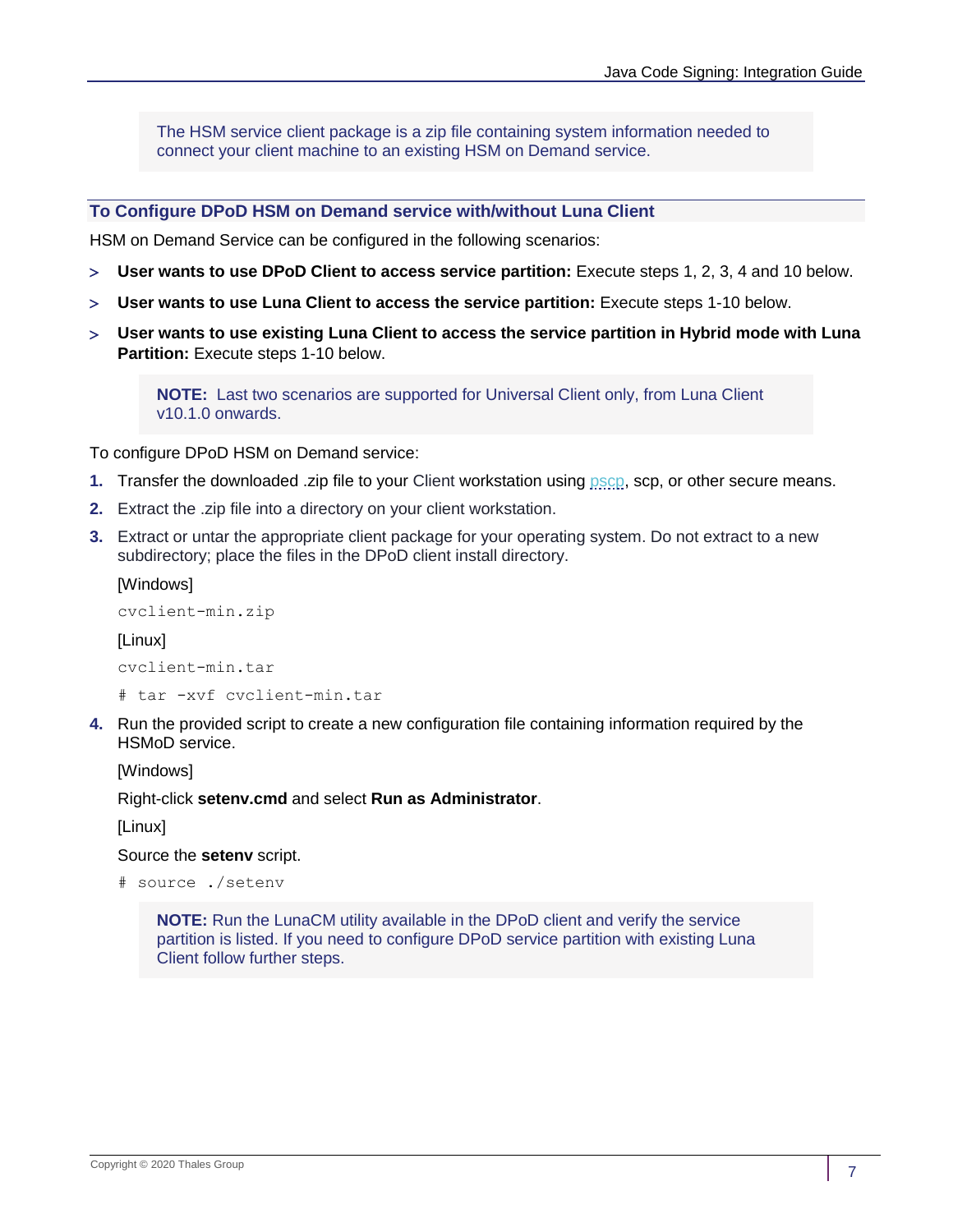**5.** Copy the server and partition certificates from the DPoD client directory to your Luna client certificates directory:

## DPoD Certificates:

server-certificate.pem

partition-ca-certificate.pem

partition-certificate.pem

LunaClient Certificate Directory:

## [Windows default]

C:\Program Files\Safenet\Lunaclient\cert\

[Linux default]

/usr/safenet/lunaclient/cert/

**6.** Open the configuration file from the DPoD client directory and copy the **XTC** and **REST** section.

## [Windows]

crystoki.ini

[Linux]

Chrystoki.conf

**7.** Edit the Luna Client configuration file and add the **XTC** and **REST** section. In both sections you need to change only server and partition certificates path from step 5. Do not change any other entries provided in **XTC** and **REST** section.

```
[XTC]
. . . 
PartitionCAPath=<LunaClient_cert_directory>\partition-ca-certificate.pem
PartitionCertPath00=<LunaClient_cert_directory>\partition-certificate.pem
. . .
[REST]
. . .
SSLClientSideVerifyFile=<LunaClient_cert_directory>\server-certificate.pem
. . .
```
**8.** Edit the following entry from the **Misc** section and update the correct path for the **plugins** directory:

```
 Misc]
PluginModuleDir=<LunaClient plugins directory>
```
[Windows Default]

C:\Program Files\Safenet\Lunaclient\plugins\

[Linux Default]

/usr/safenet/lunaclient/plugins/

Save the configuration file. If you wish, you can now safely delete the extracted DPoD client directory.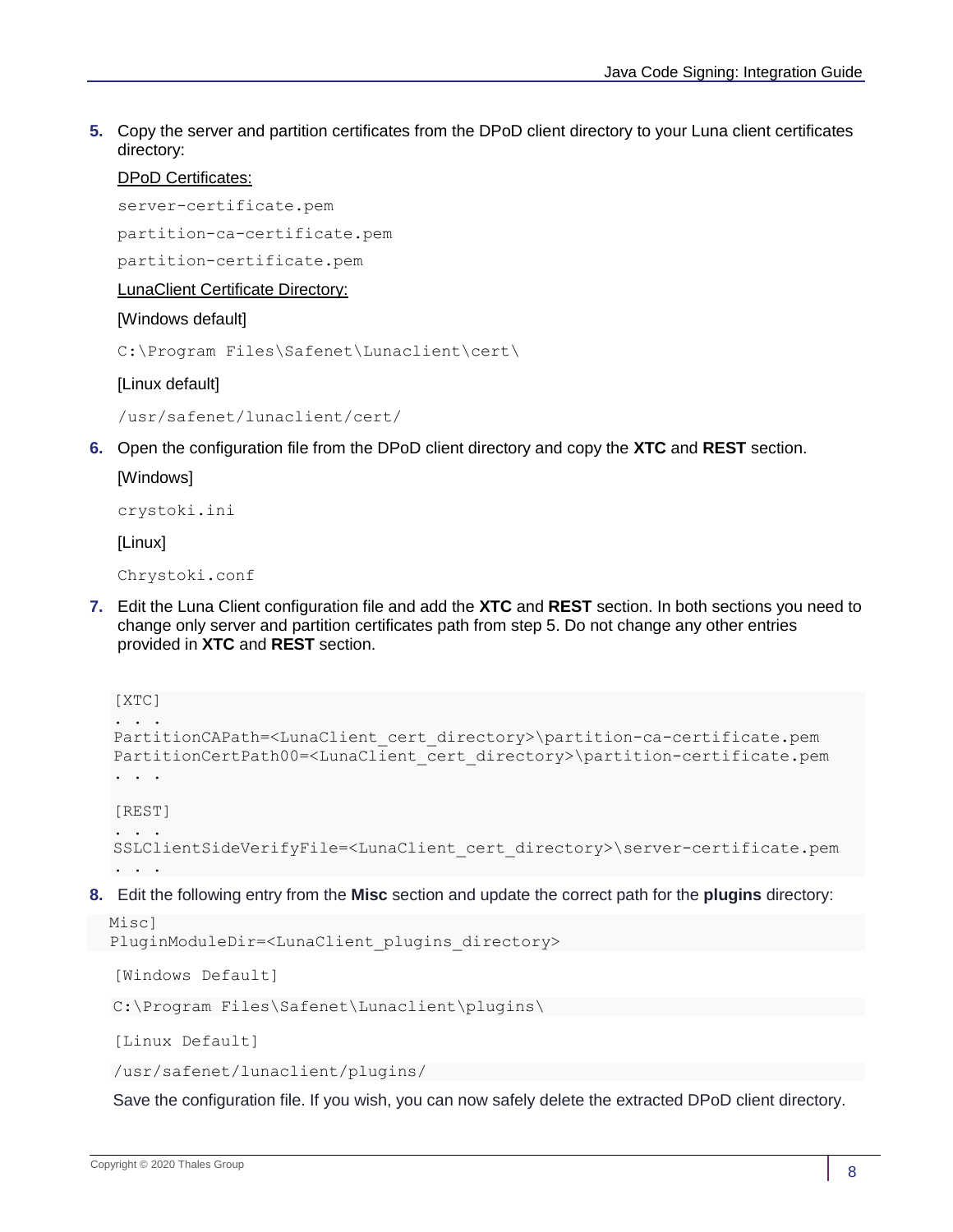**9.** Reset the **ChrystokiConfigurationPath** environment variable and point back to the location of the Luna Client configuration file.

## [Windows]

In the Control Panel, search for "environment" and select **Edit the system environment variables**. Click **Environment Variables**. In both list boxes for the current user and system variables, edit **ChrystokiConfigurationPath** and point to the **crystoki.ini** file in the Luna client install directory.

[Linux]

Either open a new shell session, or export the environment variable for the current session pointing to the location of the **Chrystoki.conf** file:

# export ChrystokiConfigurationPath=/etc/

**10.** Run the **LunaCM** utility and verify the service partition is listed. If you already have a Luna Partition before configuring the DPoD service partition, both Luna and DPoD service partition will be listed.

## **Constraints on HSM on Demand Services**

## **HSM on Demand Service in FIPS mode**

HSMoD services operate in a FIPS and non-FIPS mode. If your organization requires non-FIPS algorithms for your operations, ensure you enable the **Allow non-FIPS approved algorithms** check box when configuring your HSM on Demand service. The FIPS mode is enabled by default. Refer to the *Mechanism List* in the *SDK Reference Guide* for more information about available FIPS and non-FIPS algorithms.

## **Verify HSM on Demand <slot value>**

LunaCM commands work on the current slot. If there is only one slot, then it is always the current slot. If you are completing an integration using HSMoD services, you need to verify which slot on the HSMoD service you send commands to. If there is more than one slot, then use the slot set command to direct a command to a specified slot. You can use slot list to determine which slot numbers are in use by which HSMoD service.

## **Using Thales HSM in FIPS Mode**

Under FIPS 186-3/4, the RSA methods permitted for generating keys are 186-3 with primes and 186-3 with aux primes. This means that RSA PKCS and X9.31 key generation is no longer approved for a FIPScompliant HSM. If you are using the Luna HSM or HSM on Demand service in FIPS mode, you have to make the following change to the configuration file:

[Misc]

### RSAKeyGenMechRemap=1

The above setting redirects the older calling mechanism to a new approved mechanism when Luna HSM or HSMoD is in FIPS mode.

**NOTE:** For Universal Client, above setting is not required. This setting is applicable for Luna Client 7.x only.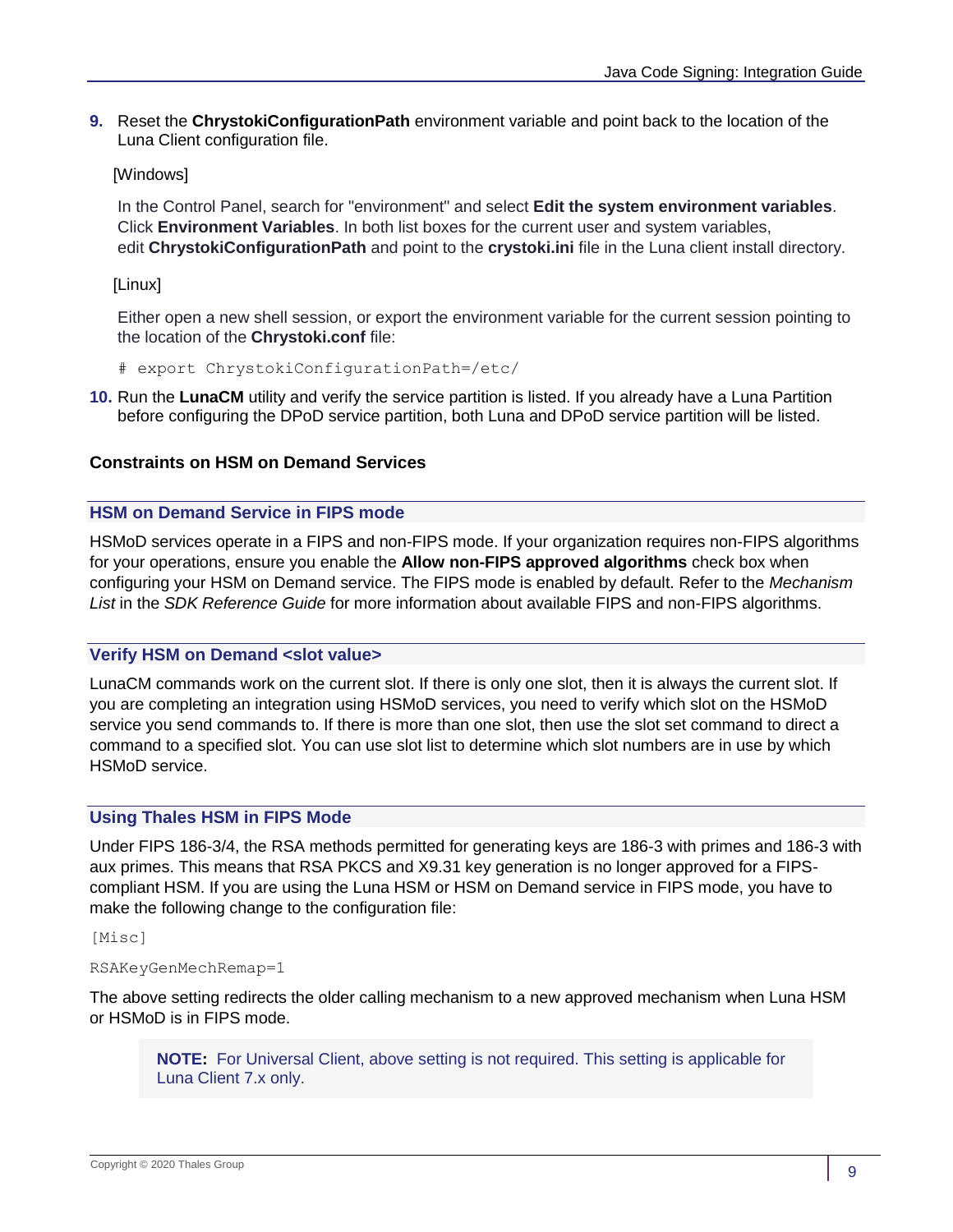**NOTE:** This remapping is automatic if you are using Luna HSM Client 10.1 and above, and the configuration file entry is ignored.

## <span id="page-9-0"></span>Install Java Development Kit

Ensure that the Java Development Kit (JDK) is installed on your server or local computer. You can run the commands in this instruction wherever you have the keytool command available.

## <span id="page-9-1"></span>Signing Jar Files using Keys Generated on Thales HSM

This section demonstrates the method to use Java keytool utility for generating signing keys and certificate on Thales HSMs and Java jarsigner utility to sign the JAR file.

After creating your Certificate Signing request (CSR), ensure that you keep track of your keystore file as it contains the private key. In addition, you require the keystore file to install your Code Signing Certificate.

## <span id="page-9-2"></span>Configure Java for Luna Keystore

To generate the signing keys on Luna HSM using Java, you need to configure java.security configuration file and a Luna keystore file.

## **To configure java.security file for JDK 7/8:**

- **1.** Edit the Java Security Configuration file java.security located in the directory <JDK\_installation\_directory>/jre/lib/security.
- **2.** Add the Luna Provider to the java.security file as shown below:

```
security.provider.1=sun.security.provider.Sun
security.provider.2=com.safenetinc.luna.provider.LunaProvider
security.provider.3=sun.security.rsa.SunRsaSign
security.provider.4=sun.security.ec.SunEC
security.provider.5=com.sun.net.ssl.internal.ssl.Provider
security.provider.6=com.sun.crypto.provider.SunJCE
security.provider.7=sun.security.jgss.SunProvider
security.provider.8=com.sun.security.sasl.Provider
security.provider.9=org.jcp.xml.dsig.internal.dom.XMLDSigRI
security.provider.10=sun.security.smartcardio.SunPCSC
```
**3.** Save the changes to the **java.security** file.

## **To configure java.security file for JDK 11**

- **1.** Edit the Java Security Configuration file **java.security** located in the directory **<JDK\_installation\_directory>/conf/security**.
- **2.** Add the Luna Provider to the **java.security** file as shown below: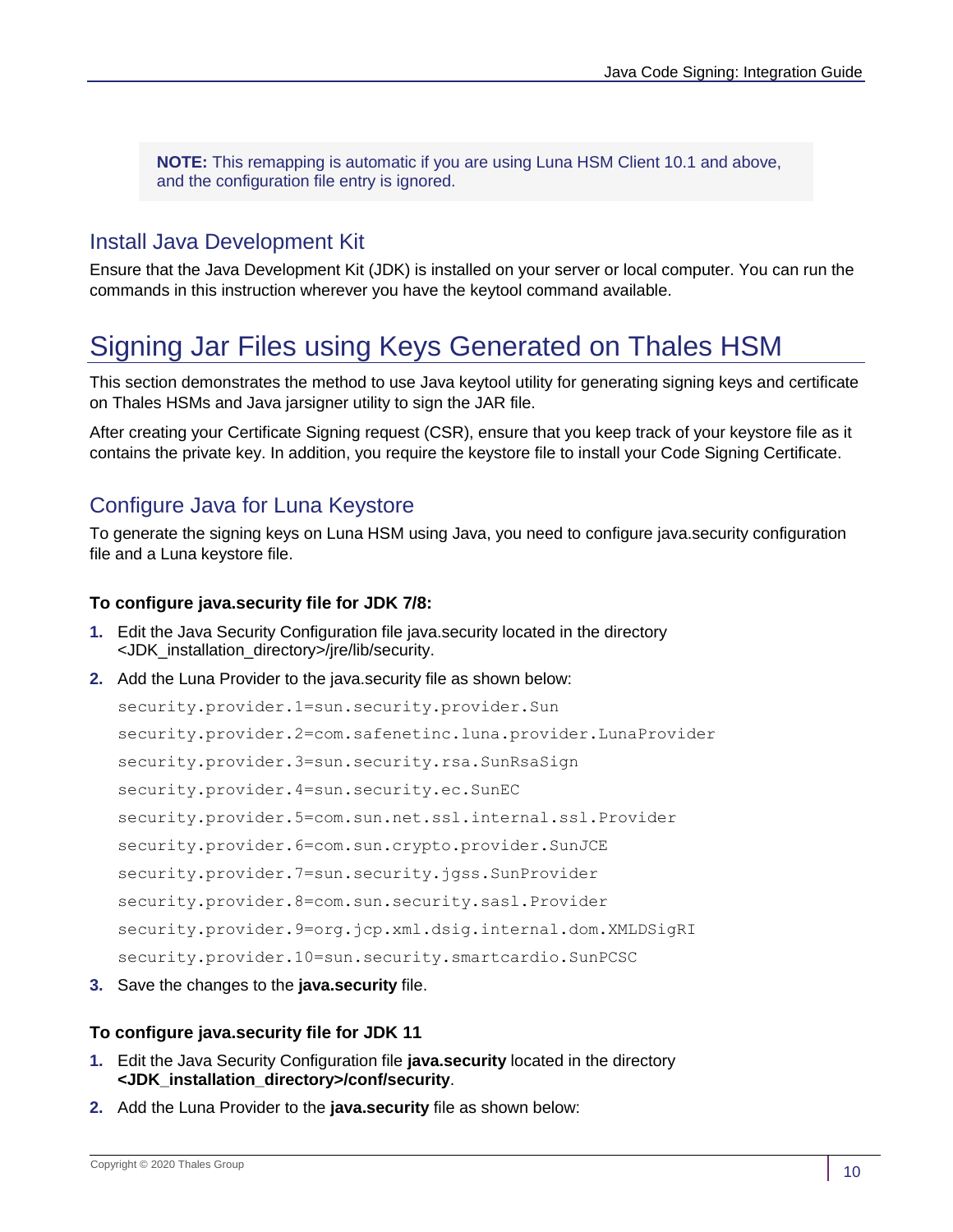security.provider.1=SUN

security.provider.2=com.safenetinc.luna.provider.LunaProvider

security.provider.3=SunRsaSign

security.provider.4=SunEC

security.provider.5=SunJSSE

security.provider.6=SunJCE

security.provider.7=SunJGSS

security.provider.8=SunSASL

security.provider.9=XMLDSig

security.provider.10=SunPCSC

security.provider.11=JdkLDAP

security.provider.12=JdkSASL

security.provider.13=SunPKCS11

**3.** Save the changes to the **java.security** file.

## **To create HSM keystore**

**1.** Copy the **LunaAPI.dll** (Windows) or **libLunaAPI.so** (UNIX) and **LunaProvider.jar** file from the **<Luna\_installation\_directory>/jsp/lib** folder to the **<JDK\_installation\_directory>/jre/lib/ext**.

**NOTE:** When using JDK 11, skip the step 1 as JDK 11 do not required to copy the files.

- **2.** Set the environment variables for **JAVA\_HOME** and **PATH**.
	- # export JAVA HOME=<JDK installation directory>
	- # export PATH=\$JAVA\_HOME/bin:\$PATH

**NOTE:** For Windows, set the JDK bin folder in PATH variable under System Environments.

**3.** Create a file named **lunastore** (it could be any user defined name) and add the following entry where <partition\_label> would be your Luna HSM partition name.

tokenlabel:<partition label>

**4.** Save the file in the current working directory.

## <span id="page-10-0"></span>Generate Signing Key and Certificate on Luna Keystore

Keytool utility provided by JDK will be used to generate signing keys and certificate on Luna HSM. To Generate Signing Keys:

**1.** Generate a key signing key and certificate using the Java **keytool** utility in the Luna keystore. This will generate the key pair in the Thales Luna HSM or HSM on Demand service.

**For JDK 7/8**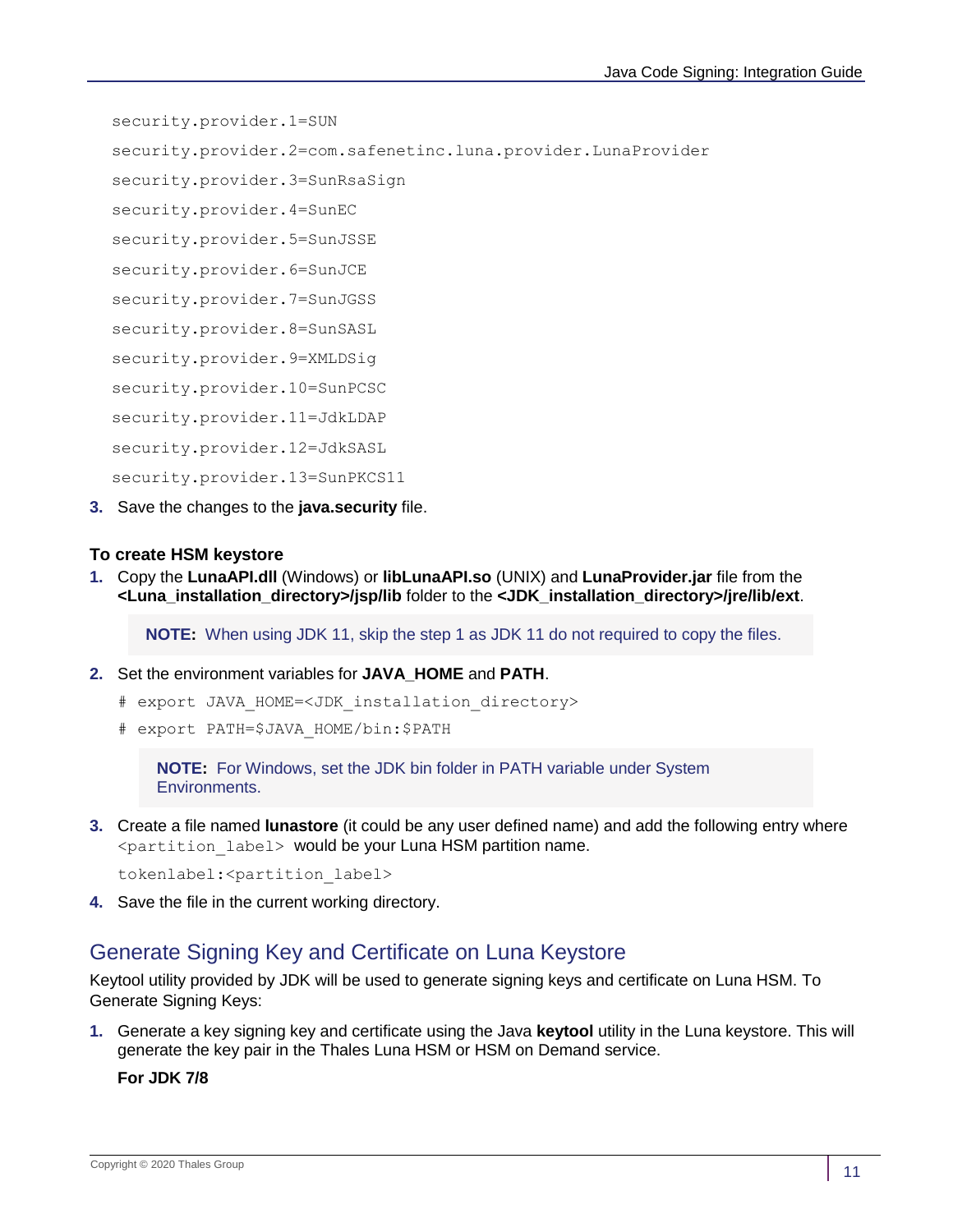# keytool -genkeypair -alias lunakey -keyalg RSA -sigalg SHA256withRSA keypass userpin1 -keysize 2048 -keystore lunastore -storepass userpin1 storetype luna

### **For JDK 11**

```
# keytool -genkeypair -alias lunakey -keyalg RSA -keysize 2048 -sigalg 
SHA256withRSA -keypass userpin1 -keystore lunastore -storetype Luna -
storepass userpin1 -providerpath 
"/usr/safenet/lunaclient/jsp/lib/LunaProvider.jar" -providerclass 
com.safenetinc.luna.provider.LunaProvider -J-
Djava.library.path=/usr/safenet/lunaclient/jsp/lib/ -J-cp -
J/usr/safenet/lunaclient/jsp/lib/LunaProvider.jar
```
When you run the command it will prompt for the following details:

```
What is your first and last name?
   [Unknown]: Java Code Signing
What is the name of your organizational unit?
   [Unknown]: RSA-HSM
What is the name of your organization?
   [Unknown]: Thales
What is the name of your City or Locality?
   [Unknown]: Noida
What is the name of your State or Province?
   [Unknown]: Uttar Pradesh
What is the two-letter country code for this unit?
   [Unknown]: IN
Is CN=Java Code Signing, OU=RSA-HSM, O=Thales, L=Noida, ST=Uttar Pradesh, 
C=IN correct?
   [no]: yes
```
A new key pair will be generated on the Luna HSM or HSMoD service.

**NOTE:** The command above used "userpin1" as storepass which is the partition Crypto Officer Pin you set when initializing the CO role for the partition.

**2.** Verify that the private key is in the Luna HSM or HSMoD service.

#### **For JDK 7/8**

# keytool -list -v -storetype luna -keystore lunastore

#### **For JDK 11**

```
# keytool -list -v -keystore lunastore -storetype Luna -providerpath 
"/usr/safenet/lunaclient/jsp/lib/LunaProvider.jar" -providerclass 
com.safenetinc.luna.provider.LunaProvider -J-
Djava.library.path=/usr/safenet/lunaclient/jsp/lib/ -J-cp -
J/usr/safenet/lunaclient/jsp/lib/LunaProvider.jar
```
#### Enter the keystore password, when prompted.

```
Enter keystore password:
Keystore type: LUNA
```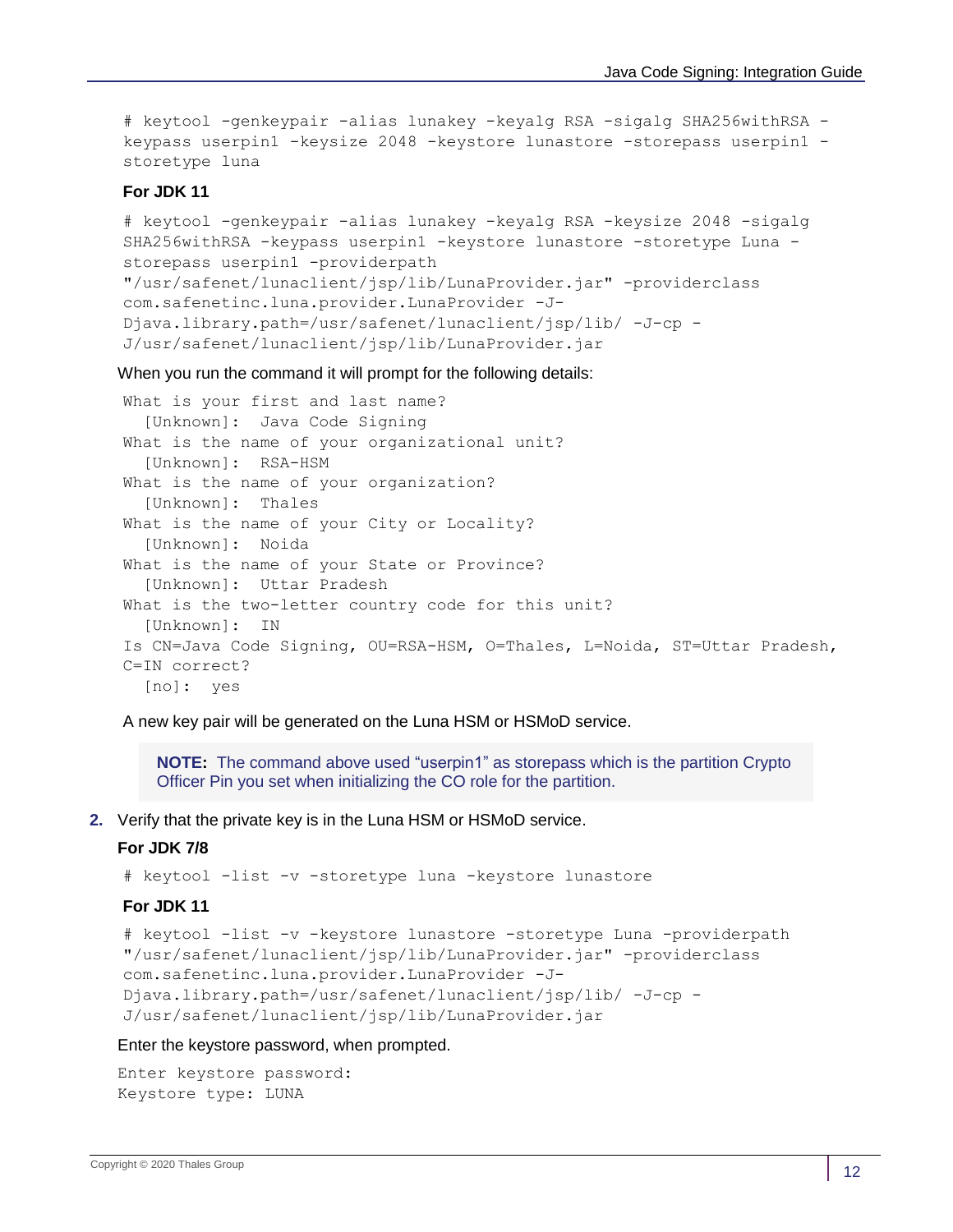```
Keystore provider: LunaProvider
Your keystore contains 1 entry
Alias name: lunakey
Creation date: Aug 26, 2020
Entry type: PrivateKeyEntry
Certificate chain length: 1
Certificate[1]:
Owner: CN=Java Code Signing, OU=RSA-HSM, O=Thales, L=Noida, ST=Uttar 
Pradesh, C=IN
Issuer: CN=Java Code Signing, OU=RSA-HSM, O=Thales, L=Noida, ST=Uttar 
Pradesh, C=IN
Serial number: 21103d61
Valid from: Wed Aug 26 18:24:00 EDT 2020 until: Tue Nov 24 17:24:00 EST 
2020
Certificate fingerprints:
SHA1: 80:5B:F5:12:88:A4:B5:45:F6:43:51:46:08:C4:10:2C:FF:88:BA:44
SHA256: 
03:6D:86:7F:8B:28:DC:E3:62:F2:32:3C:1C:9C:D7:5A:5C:7C:67:55:5E:EE:BC:98:16:
40:BA:56:1A:43:E8:94
Signature algorithm name: SHA256withRSA
Subject Public Key Algorithm: 2048-bit RSA key
Version: 3
*******************************************
*******************************************
```
**3.** Generate a certificate request for a signing key in the Luna keystore.

### **For JDK 7/8**

```
# keytool -certreq -alias lunakey -sigalg SHA256withRSA -file certreq_file 
-storetype luna -keystore lunastore
```
## **For JDK 11**

```
# keytool -certreq -alias lunakey -sigalg SHA256withRSA -file certreq_file 
-keystore lunastore -storetype Luna -providerpath 
"/usr/safenet/lunaclient/jsp/lib/LunaProvider.jar" -providerclass 
com.safenetinc.luna.provider.LunaProvider -J-
Djava.library.path=/usr/safenet/lunaclient/jsp/lib/ -J-cp -
J/usr/safenet/lunaclient/jsp/lib/LunaProvider.jar
```
Enter the keystore password, when prompted. File **certreq\_file** will be generated in the current directory.

- **4.** Submit the CSR file to your Certification Authority (CA). Have the CA authenticate the request with the Code Signing template and return a signed certificate or a certificate chain. Save the reply and the root certificate of the CA in the current working directory.
- **5.** Import the CA's Root certificate and signed certificate or certificate chain in to the keystore.

#### **For JDK 7/8**

To import the CA root certificate, execute the following:

```
# keytool -trustcacerts -importcert -alias rootca -file root.cer -keystore 
lunastore -storetype luna
```
To import the signed certificate reply or certificate chain, execute the following: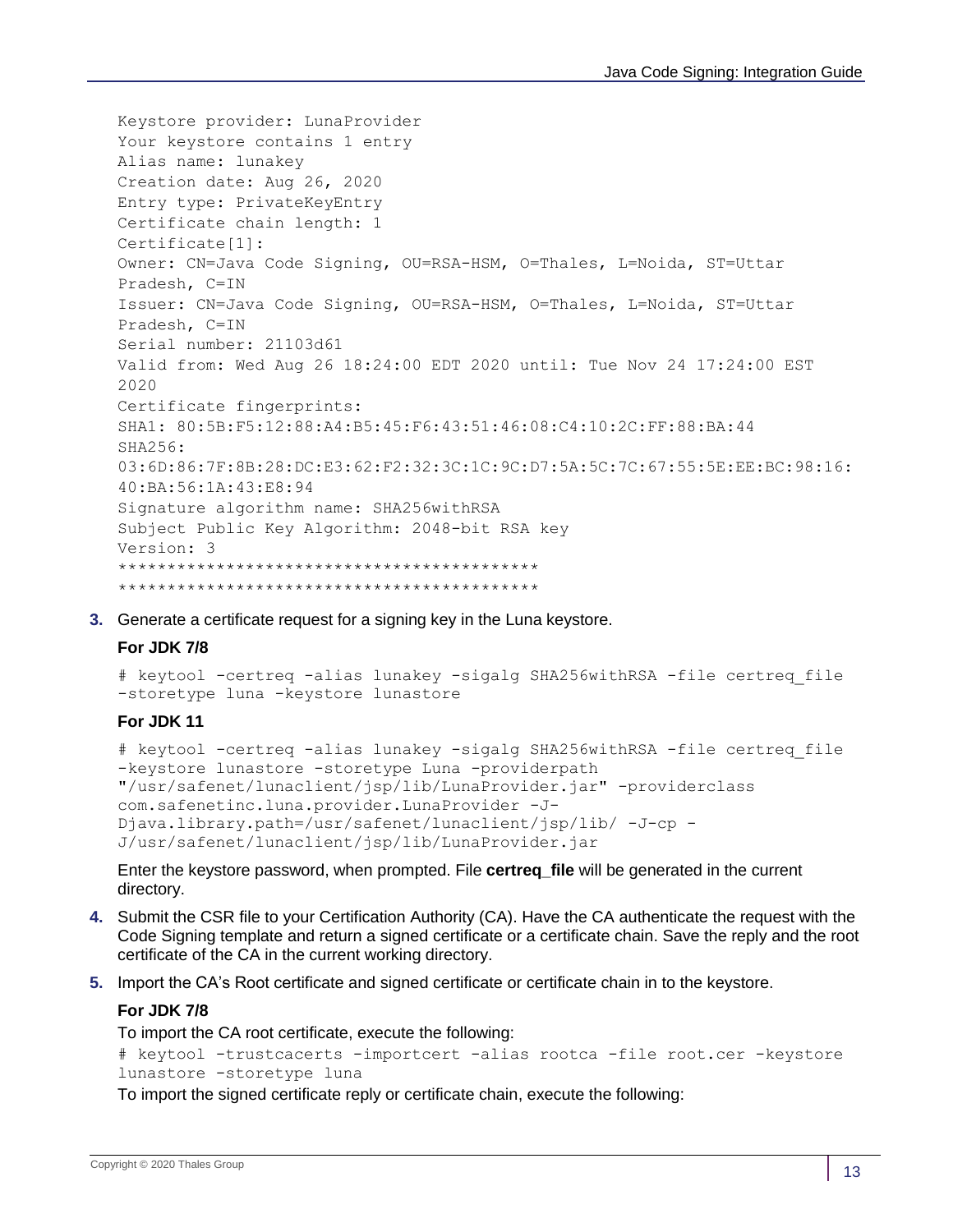```
# keytool -importcert -trustcacerts -alias lunakey -file signing.p7b -
  keystore lunastore -storetype luna
```
#### **For JDK 11**

To import the CA root certificate, execute the following:

```
# keytool -trustcacerts -importcert -alias rootca -file root.cer -keystore 
lunastore -storetype Luna -providerpath 
"/usr/safenet/lunaclient/jsp/lib/LunaProvider.jar" -providerclass 
com.safenetinc.luna.provider.LunaProvider -J-
Djava.library.path=/usr/safenet/lunaclient/jsp/lib/ -J-cp -
J/usr/safenet/lunaclient/jsp/lib/LunaProvider.jar
```
To import the signed certificate reply or certificate chain, execute the following:

```
# keytool -trustcacerts -importcert -alias lunakey -file signing.p7b -
keystore lunastore -storetype Luna -providerpath 
"/usr/safenet/lunaclient/jsp/lib/LunaProvider.jar" -providerclass 
com.safenetinc.luna.provider.LunaProvider -J-
Djava.library.path=/usr/safenet/lunaclient/jsp/lib/ -J-cp -
J/usr/safenet/lunaclient/jsp/lib/LunaProvider.jar
```
Where **root.cer** and **signing.p7b** are the CA Root Certificate and Signed Certificate Chain, respectively.

**6.** Verify the keystore contents in the Luna HSM or HSMoD service.

## **For JDK 7/8**

```
# keytool -list -v -storetype luna -keystore lunastore
```
## **For JDK 11**

```
# keytool -list -v -keystore lunastore -storetype Luna -providerpath 
"/usr/safenet/lunaclient/jsp/lib/LunaProvider.jar" -providerclass 
com.safenetinc.luna.provider.LunaProvider -J-
Djava.library.path=/usr/safenet/lunaclient/jsp/lib/ -J-cp -
J/usr/safenet/lunaclient/jsp/lib/LunaProvider.jar
```
#### Enter the keystore password, when prompted.

```
Enter keystore password:
Keystore type: LUNA
Keystore provider: LunaProvider
Your keystore contains 2 entries
Alias name: lunakey
Creation date: Aug 26, 2020
Entry type: PrivateKeyEntry
Certificate chain length: 2
Certificate[1]:
Owner: CN=Administrator, CN=Users, DC=intgca, DC=com
Issuer: CN=intgca-WIN-Q5F45F5JLU0-CA, DC=intgca, DC=com
```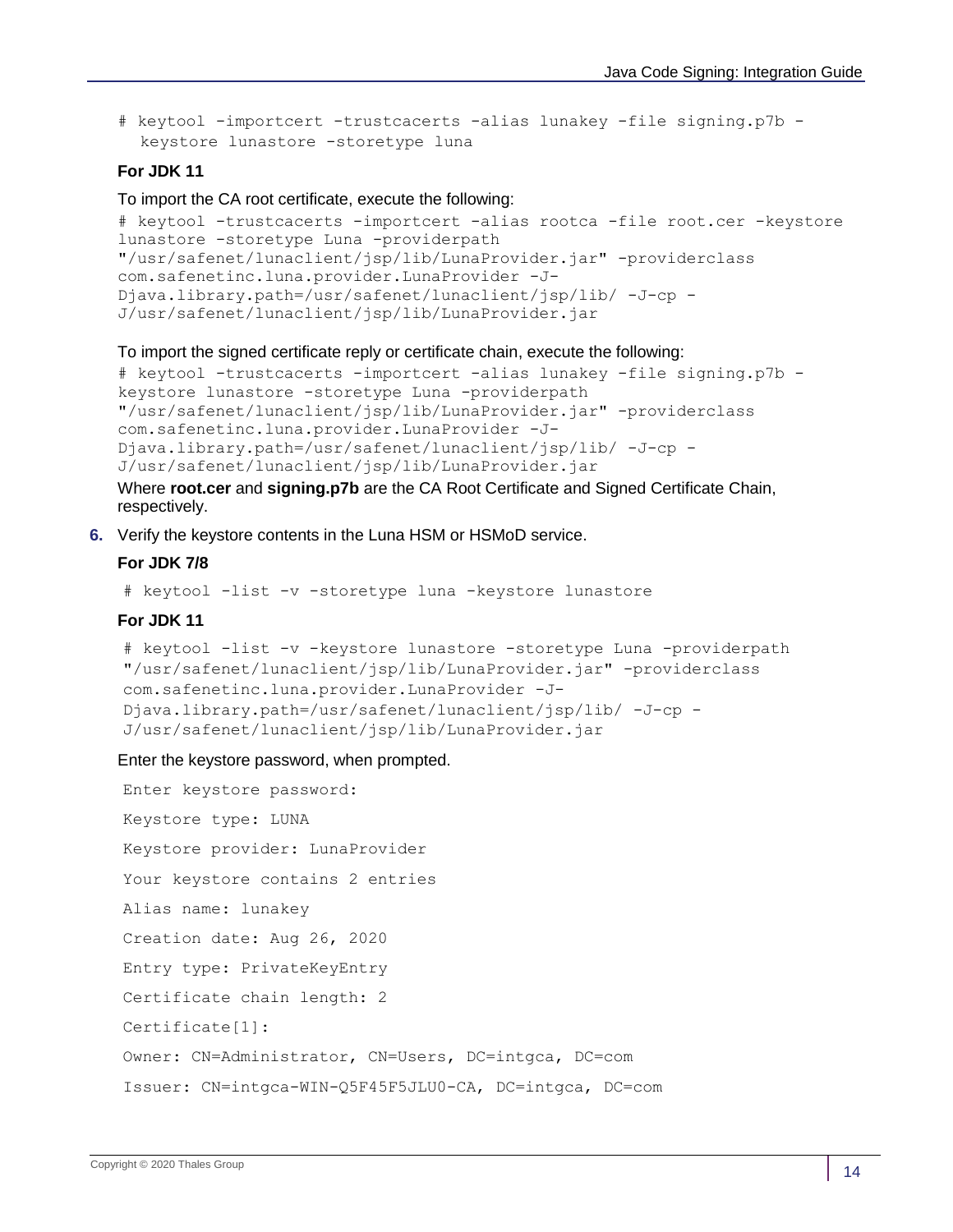Serial number: 4c000000b9daae1c328f7218900000000000b9 Valid from: Wed Aug 26 12:13:36 EDT 2020 until: Thu Aug 26 12:13:36 EDT 2021 Certificate fingerprints: SHA1: 73:E5:F3:28:4D:D1:39:05:57:2C:03:6F:EF:20:9F:E6:97:36:3C:71 SHA256: 89:C3:FE:3F:3D:AD:7D:0F:6A:CE:1A:C6:9C:77:D8:15:48:F3:77:2A:09:F4:6C:24:F6: 7F:CE:04:3D:F7:AC:1C Signature algorithm name: SHA256withRSA Subject Public Key Algorithm: 2048-bit RSA key Version: 3 Certificate[2]: Owner: CN=intgca-WIN-Q5F45F5JLU0-CA, DC=intgca, DC=com Issuer: CN=intgca-WIN-Q5F45F5JLU0-CA, DC=intgca, DC=com Serial number: 1ccec3bcead7d9af42e932b59c487218 Valid from: Wed Feb 19 15:00:23 EST 2020 until: Wed Feb 19 15:10:23 EST 2025 Certificate fingerprints: SHA1: 8C:34:D5:3D:53:2F:D3:4F:C7:32:A0:1B:7C:7C:BF:AB:C7:36:4F:89 SHA256: A3:9F:BD:FE:5B:99:C7:B9:D9:A8:3C:C6:CB:78:5B:A8:BC:A0:FC:09:18:98:EE:BD:A5: A7:C1:B7:F0:8E:48:7E Signature algorithm name: SHA256withRSA Subject Public Key Algorithm: 2048-bit RSA key Version: 3 \*\*\*\*\*\*\*\*\*\*\*\*\*\*\*\*\*\*\*\*\*\*\*\*\*\*\*\*\*\*\*\*\*\*\*\*\*\*\*\*\*\*\* \*\*\*\*\*\*\*\*\*\*\*\*\*\*\*\*\*\*\*\*\*\*\*\*\*\*\*\*\*\*\*\*\*\*\*\*\*\*\*\*\*\*\* Alias name: rootca Creation date: Aug 26, 2020 Entry type: trustedCertEntry Owner: CN=intgca-WIN-Q5F45F5JLU0-CA, DC=intgca, DC=com Issuer: CN=intgca-WIN-Q5F45F5JLU0-CA, DC=intgca, DC=com Serial number: 1ccec3bcead7d9af42e932b59c487218 Valid from: Wed Feb 19 15:00:23 EST 2020 until: Wed Feb 19 15:10:23 EST 2025 Certificate fingerprints: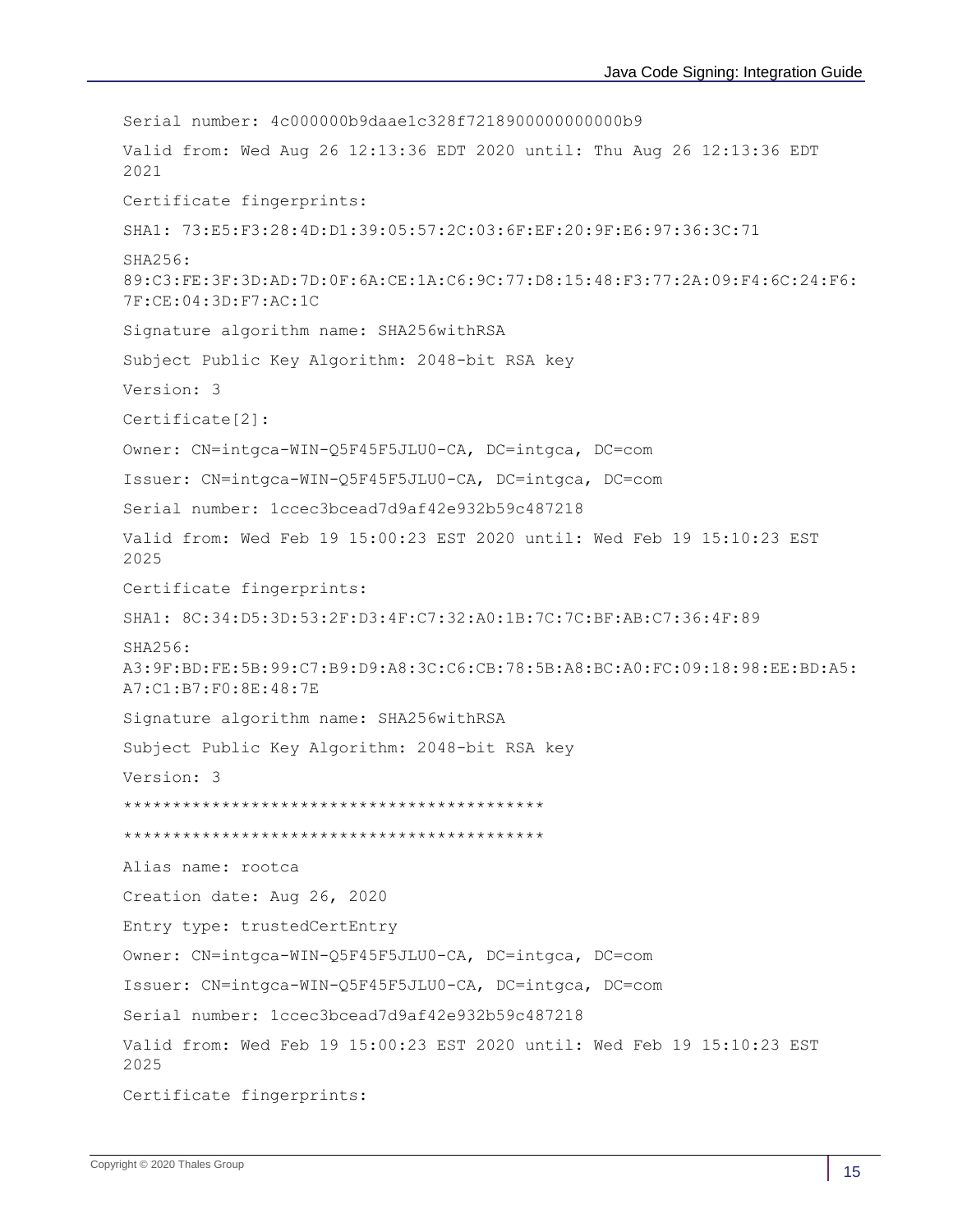SHA1: 8C:34:D5:3D:53:2F:D3:4F:C7:32:A0:1B:7C:7C:BF:AB:C7:36:4F:89  $SHA256$ A3:9F:BD:FE:5B:99:C7:B9:D9:A8:3C:C6:CB:78:5B:A8:BC:A0:FC:09:18:98:EE:BD:A5: A7:C1:B7:F0:8E:48:7E Signature algorithm name: SHA256withRSA Subject Public Key Algorithm: 2048-bit RSA key Version: 3 \*\*\*\*\*\*\*\*\*\*\*\*\*\*\*\*\*\*\*\*\*\*\*\*\*\*\*\*\*\*\*\*\*\*\*\*\*\*\*\*\*\*\*

## <span id="page-15-0"></span>Sign and Verify Jar File

Jarsigner utility provided by JDK will be used to sign the jar files using signing keys on Luna HSM and verification will be done by the certificate embed in the signed jar file. To Sign/Verify Jar Files:

**1.** Move the jar file into the current working directory and sign the jar file. The system will prompt you for the Luna keystore password for signing the jar file.

### **For JDK 7/8**

```
 # jarsigner -keystore lunastore -storetype luna -signedjar 
<name of signedjar to be generated> <jar to be signed>
<alias of private key> -tsa <time stamping authority url>
```
#### **Example**

```
# jarsigner -keystore lunastore -storetype luna -signedjar signedsample.jar 
sample.jar lunakey -tsa
http://timestamp.globalsign.com/scripts/timestamp.dll
```
Enter Passphrase for keystore:

jar signed.

The signer certificate will expire on 2021-08-26.

The timestamp will expire on 2027-06-23.

#### **For JDK 11**

```
# jarsigner -keystore lunastore -storetype luna -signedjar 
<name of signedjar to be generated> <jar to be signed>
<alias_of_private_key> -tsa <time_stamping_authority_url> -providername
<lunaprovider> -providerclass <luna class path> -J-Djava.library.path=<luna 
JSP lib path> -J-cp -J<lunaprovider jar file>
```
#### **Example**

```
# jarsigner -keystore lunastore -storetype luna -signedjar signedsample.jar 
sample.jar lunakey -tsa
http://timestamp.globalsign.com/scripts/timestamp.dll -providername 
LunaProvider -providerclass com.safenetinc.luna.provider.LunaProvider -J-
Djava.library.path=/usr/safenet/lunaclient/jsp/lib/ -J-cp -
J/usr/safenet/lunaclient/jsp/lib/LunaProvider.jar
```
Enter Passphrase for keystore: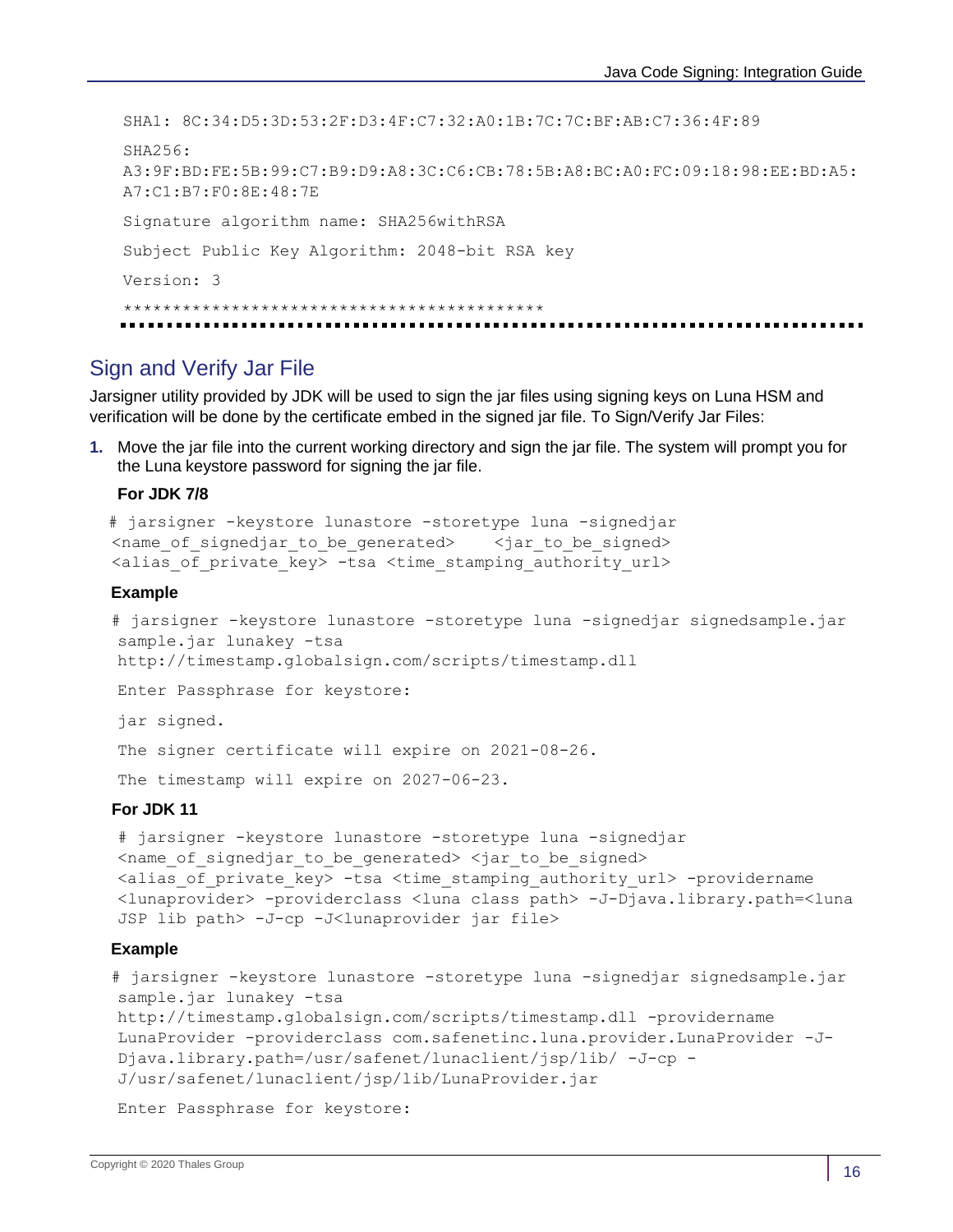jar signed.

The signer certificate will expire on 2021-08-26.

The timestamp will expire on 2027-06-23.

**2.** Verify the signed jar file. Execute the following command. It will display the jar verified message if the operation is successful.

```
# jarsigner -verify signedsample.jar -verbose –certs
sm X 569 Wed Aug 26 18:44:48 EDT 2020 META-INF/MANIFEST.MF
       646 Wed Aug 26 18:44:48 EDT 2020 META-INF/LUNAKEY.SF
        6007 Wed Aug 26 18:44:48 EDT 2020 META-INF/LUNAKEY.RSA
        0 Thu Dec 02 10:41:40 EST 2010 META-INF/
sm X 506 Mon May 21 00:09:04 EDT 2007 JSmoothPropertiesDisplayer$1.class
sm X 533 Mon May 21 00:09:04 EDT 2007 JSmoothPropertiesDisplayer$2.class
sm X 1567 Mon May 21 00:09:04 EDT 2007 JSmoothPropertiesDisplayer$3.class
sm X 3905 Mon May 21 00:09:04 EDT 2007 JSmoothPropertiesDisplayer.class
        s = signature was verified
        m = entry is listed in manifest
       k = at least one certificate was found in keystore
       X = not signed by specified alias(es)- Signed by "CN=Administrator, CN=Users, DC=intgca, DC=com"
        Digest algorithm: SHA-256
        Signature algorithm: SHA256withRSA, 2048-bit key
Timestamped by "CN=GlobalSign TSA for Standard - G2, O=GMO GlobalSign Pte 
Ltd, C=SG" on Wed Aug 26 17:43:16 UTC 2020
        Timestamp digest algorithm: SHA-256
        Timestamp signature algorithm: SHA1withRSA, 2048-bit key jar 
       verified.
The signer certificate will expire on 2021-08-26.
The timestamp will expire on 2027-06-23.
```
The .jar file is signed and verified. The private key and signing certificate are securely stored on the Luna HSM or HSM on Demand service. This completes the Java Code Signing integration with Luna HSM.

## <span id="page-16-0"></span>Migrating JKS keystore to Luna HSM Keystore

If the JKS keystore is already in use and the user wants to migrate the JKS keystore onto the Luna HSM or HSM on Demand service, complete the following procedure. Ensure that environment variables for JAVA\_HOME and PATH are set.

**1.** Ensure that Luna HSM partition or HSMoD service is configured to use.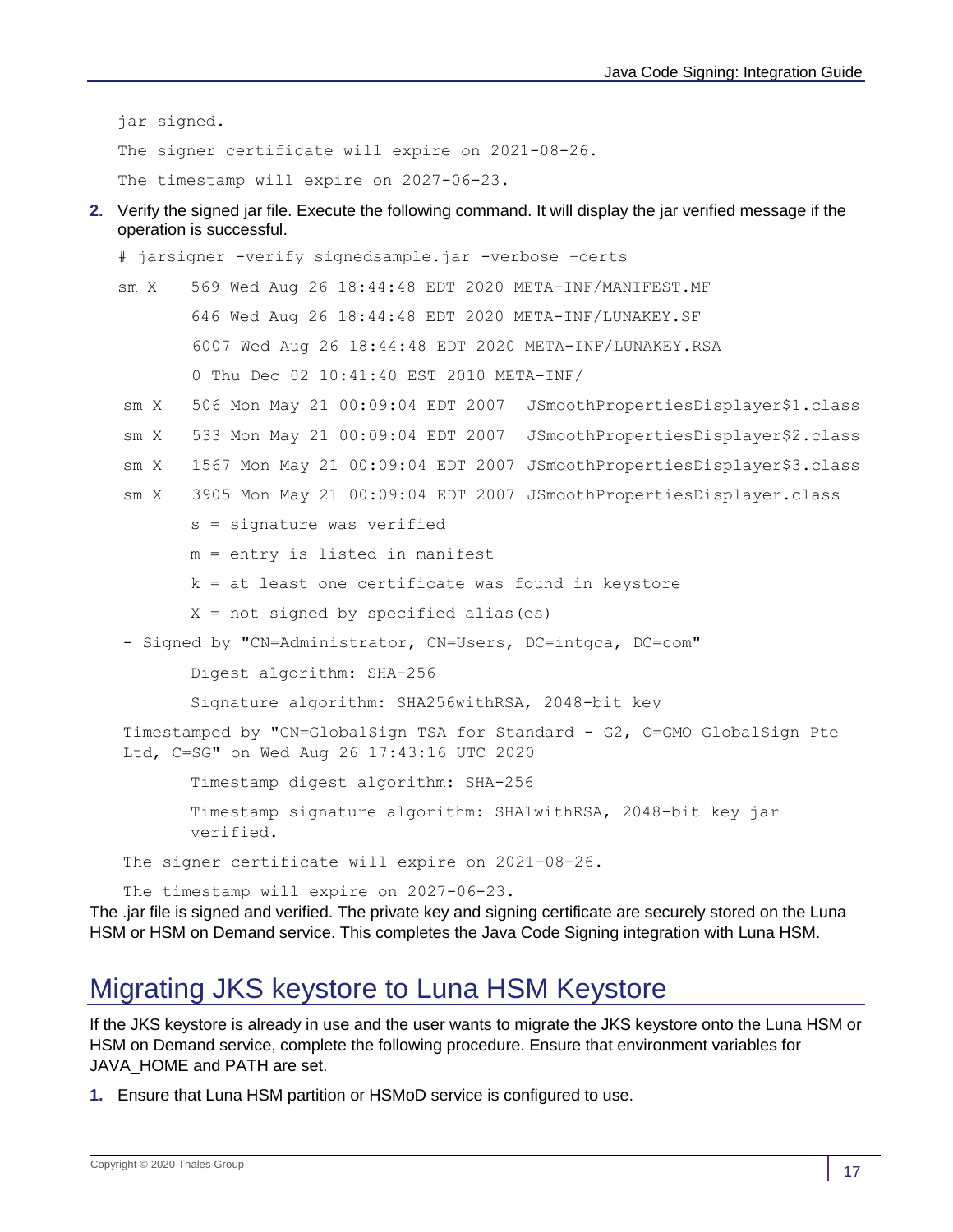- **2.** Configure Java to use Thales HSM as described in the section [Configure Java for Luna Keystore.](#page-9-2)
- **3.** Migrate the JKS keystore (examplestore) to lunastore.

## **For JDK 7/8**

```
# keytool -importkeystore -srckeystore keystore.jks -destkeystore lunastore 
-srcstoretype jks -deststoretype luna
```
## **For JDK 11**

```
# keytool -importkeystore -srckeystore keystore.jks -destkeystore lunastore 
-srcstoretype jks -deststoretype luna -providerpath 
"/usr/safenet/lunaclient/jsp/lib/LunaProvider.jar" -providerclass 
com.safenetinc.luna.provider.LunaProvider -J-
Djava.library.path=/usr/safenet/lunaclient/jsp/lib/ -J-cp -
J/usr/safenet/lunaclient/jsp/lib/LunaProvider.jar
```
When you run the command it will prompt for the following details:

```
Importing keystore keystore.jks to lunastore...
Enter destination keystore password:
Enter source keystore password:
Existing entry alias rootca exists, overwrite? [no]: yes
Entry for alias rootca successfully imported.
Entry for alias jkskey successfully imported.
Import command completed: 2 entries successfully imported, 0 entries 
failed or cancelled
```
**NOTE:** When prompted for destination keystore password, provide partition Crypto Officer Pin that you had set when initializing the CO role for the partition.

**4.** Verify the keystore contents in the Luna HSM or HSMoD service.

## **For JDK 7/8**

# keytool -list -v -storetype luna -keystore lunastore

## **For JDK 11**

```
# keytool -list -v -keystore lunastore -storetype Luna -providerpath 
"/usr/safenet/lunaclient/jsp/lib/LunaProvider.jar" -providerclass 
com.safenetinc.luna.provider.LunaProvider -J-
Djava.library.path=/usr/safenet/lunaclient/jsp/lib/ -J-cp -
J/usr/safenet/lunaclient/jsp/lib/LunaProvider.jar
```
Enter the keystore password, when prompted. After successfully migrating the signing keys from JKS keystore to lunastore, you can sign/verify the jar files using the signing keys migrated on the Luna HSM or HSM on Demand service.